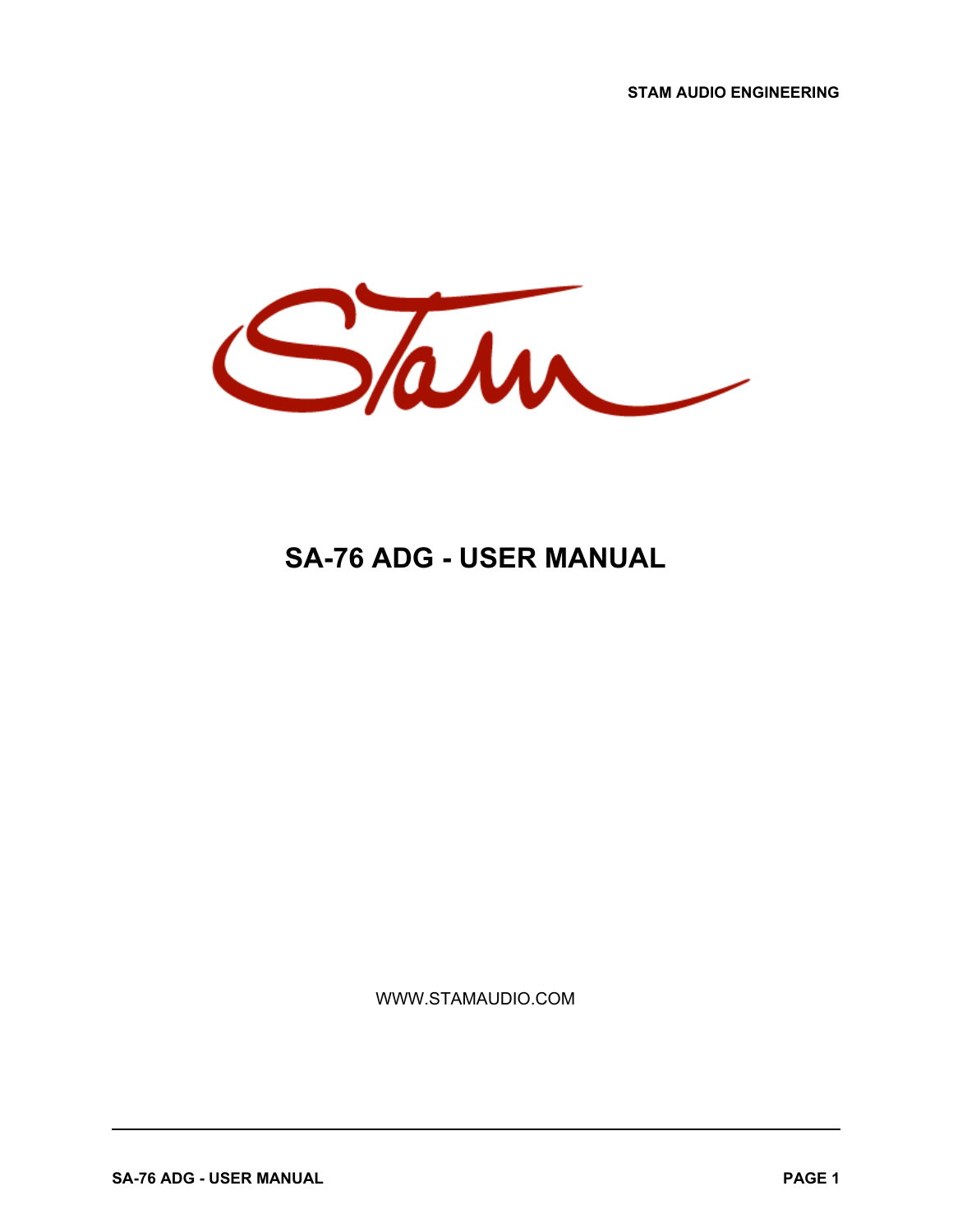# **IMPORTANT SAFETY INSTRUCTIONS**



# **AWARNING**

**ELECTRIC SHOCK** HAZARD. This equipment is to be serviced by trained

personnel only.

**AWARNING** 

**READ AND FOLLOW** 

**INSTRUCTIONS.** 

The lightning flash with the arrowhead symbol, within an equilateral triangle, is to alert the user to the presence of non insulated dangerous voltage within the products enclosure that may be of sufficient magnitude to constitute a risk of electric shock to humans.

The exclamation point within an equilateral triangle is intended to alert the users to the presence of important operating and maintenance.

All the following safety and operating instructions should be read before operating the unit.

#### Caution to reduce the risk of electric shock

• Do not remove the top cover (or the rear section). No user serviceable parts inside. Refer servicing to qualified personnel.

#### Caution to reduce the risk of fire or electric shock

- Do not expose the equipment to rain and moisture.
- The equipment shall not be exposed to dripping or splashing liquids and no objects filled with liquids shall be placed on the equipment.
- To reduce the risk of electric shock do not perform any servicing other than that contained in the operation instructions.
- Repairs have to be performed by qualified service personnel.
- Read these instructions.
- Keep these instructions.
- Heed all warnings.
- Follow all instructions.
- Do not use this equipment near water.
- Clean only with dry cloth.
- Do not block any ventilation openings.
- Install in accordance with the manufacturer's instructions.
- Do not install near any heat sources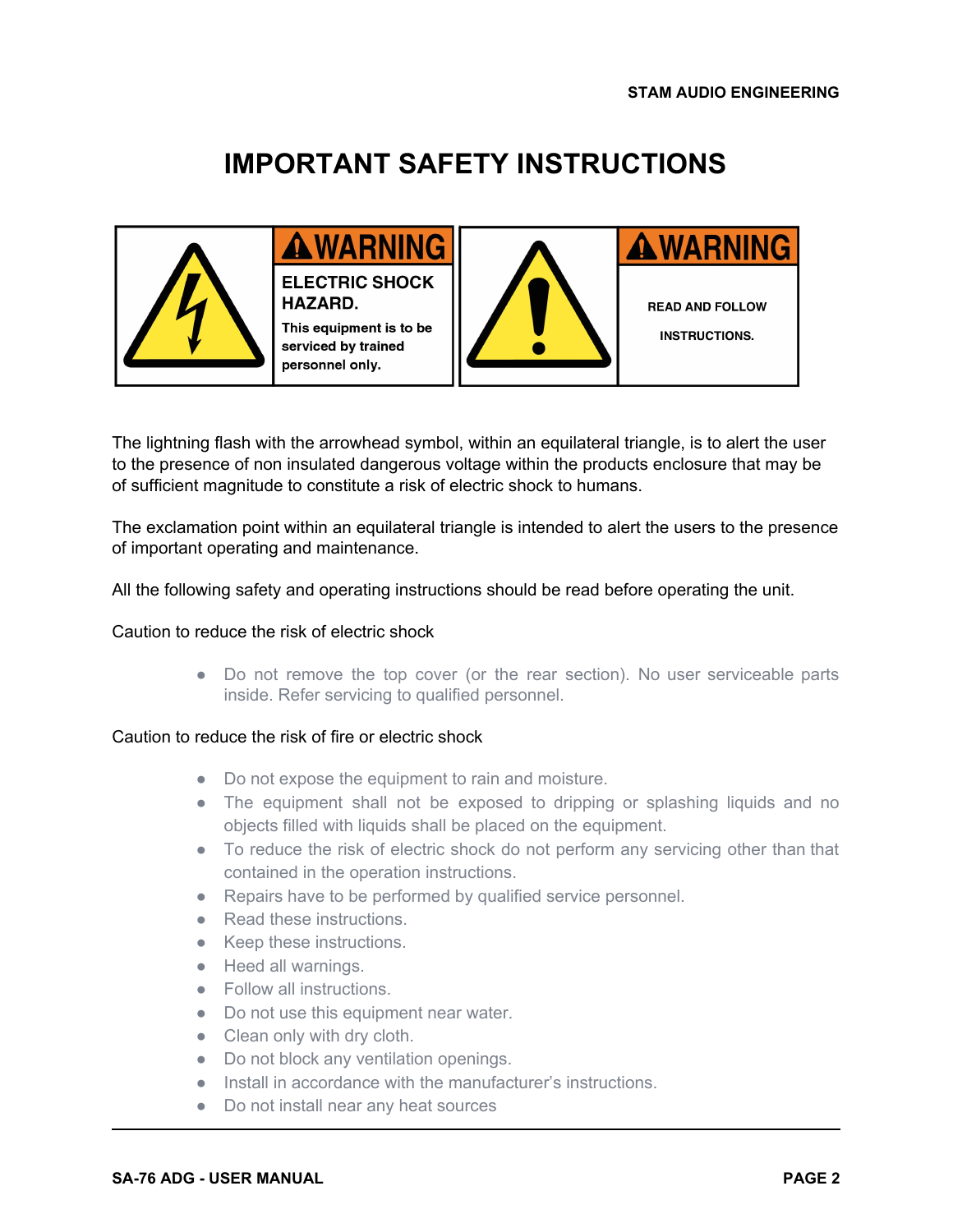- Do not defeat the safety purpose of the polarized or grounding-type plug. A polarized plug has two blades with one wider than the other. A grounding-type plug has two blades and a third grounding prong. The wide blade or the third prong are provided for your safety. If the provided plug does not fit into your outlet, consult an electrician for replacement of the obsolete outlet.
- Protect the power cord from being walked on or pinched particularly at plugs, convenience receptacles, and the point where they exit from the equipment.
- Use only attachments/accessories specified by the manufacturer.
- Unplug this equipment during lightning storms or when unused for long periods of time.
- Refer all servicing to qualified service personnel. Servicing is required when the equipment has been damaged in any way, such as power supply cord or plug is damaged, liquid has been spilled or objects have fallen into the equipment, the equipment has been exposed to rain or moisture, does not operate normally, or has been dropped.
- The equipment shall be connected to a MAINS socket outlet with a protective earthing connection.
- Correct disposal of this product: This product must not be disposed of with household waste, according to the WEEE Directive (2012/19/EU) and your national law. This product should be taken to a collection center licensed for the recycling of waste electrical and electronic equipment (EEE). The mishandling of this type of waste could have a possible negative impact on the environment and human health due to potentially hazardous substances that are generally associated with EEE. At the same time, your cooperation in the correct disposal of this product will contribute to the efficient use of natural resources. For more information about where you can take your waste equipment for recycling, please contact your local city office, or your household waste collection service.
- Do not install in a confined space.
- Do not place naked flame sources, such as lighted candles, on the equipment. 20. Please keep the environmental aspects of battery disposal in mind. Batteries must be disposed-of at a battery collection point. 21. Use this equipment in tropical and/or moderate climates.
- Stam Audio accepts no liability for any loss which may be suffered by any person who relies either wholly or in part upon any description, photograph, or statement contained herein. Technical specifications, appearances and other information are subject to change without notice.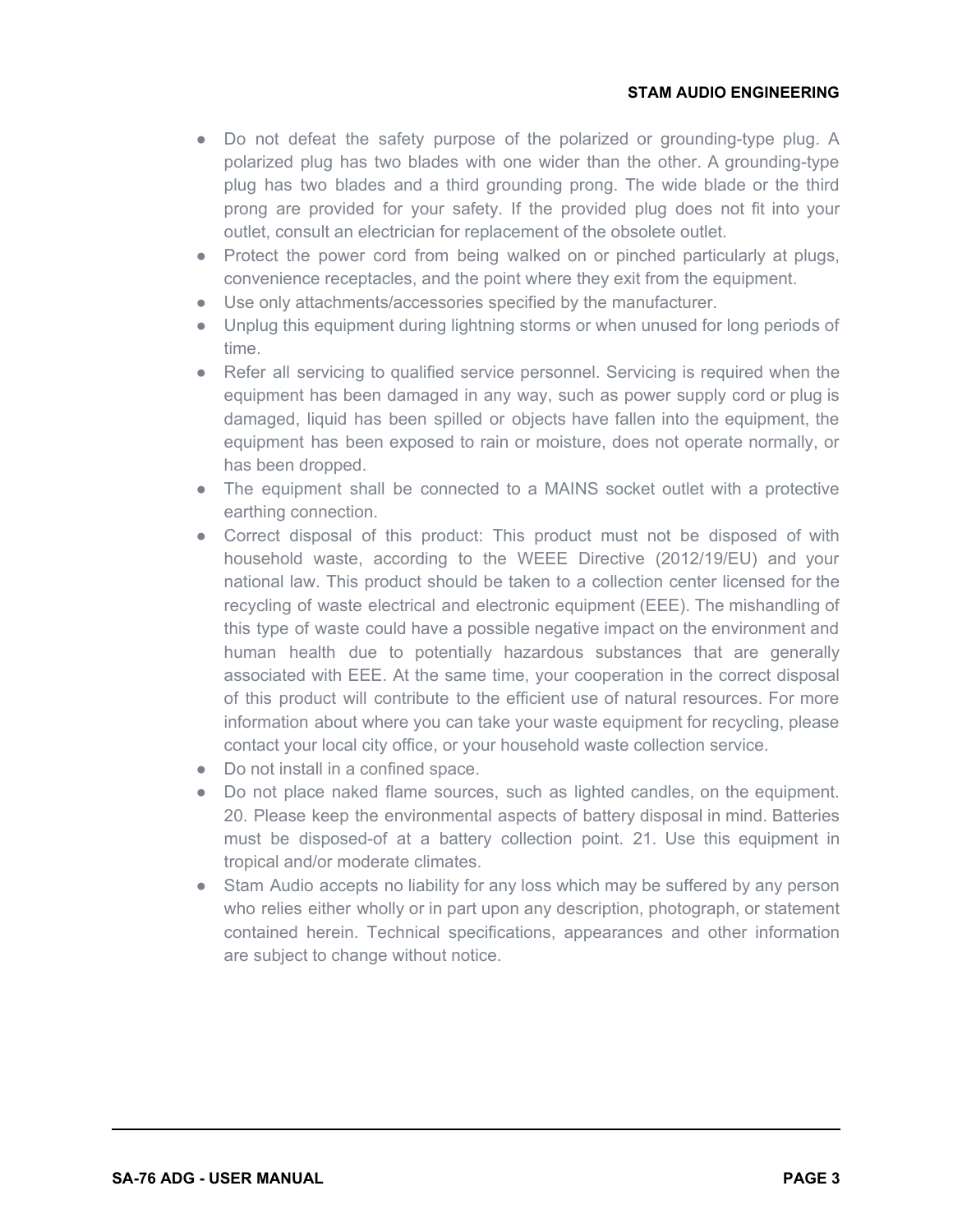## **1.0 INTRODUCTION**

The Stam Audio SA-76ADG is an exact replica of the 3 most revered revisions of the UREI 1176 FET compressor.

Do you love the aggressive mid-range and coloration of the 1176 blue face, the subtle character and versatility of revision D on vocals and bass and love the gentle and transparent properties of revision G on acoustic guitar and stringed instruments? Then the Stam Audio SA-76ADG is the ideal compressor for you.

As we were already planning to do a 1176 model of each famous revision , it occurred to us, why make just one if we could deliver all 3 versions to our clients, at the same price a single unit? Mechanically and component-wise the cost was marginally higher and we could use both the 0-12 and 50002 transformers for the A and D sections as used on the original units and bypass the transformers for revision G like the original.

There were 2 challenges to be overcome. First, each revision had to sound 100% identical to the original by respecting the original signal path and schematic. Secondly, it had to look like an original 1176. We removed the +4 and +10 metering options and left the VU meter in standard Gain Reduction mod, in order to utilize the original switches to select between which revision you want. With the aid of several relays we have insured that you can switch from one version to another, seamlessly respecting the original sound.

Each unit comes with a Sowter input transformer O-12 replica and CineMag output transformer, historically correct capacitors, 1% resistors and the original output transistors, 20N3055 on the D revision and 2N5055 on the A revision.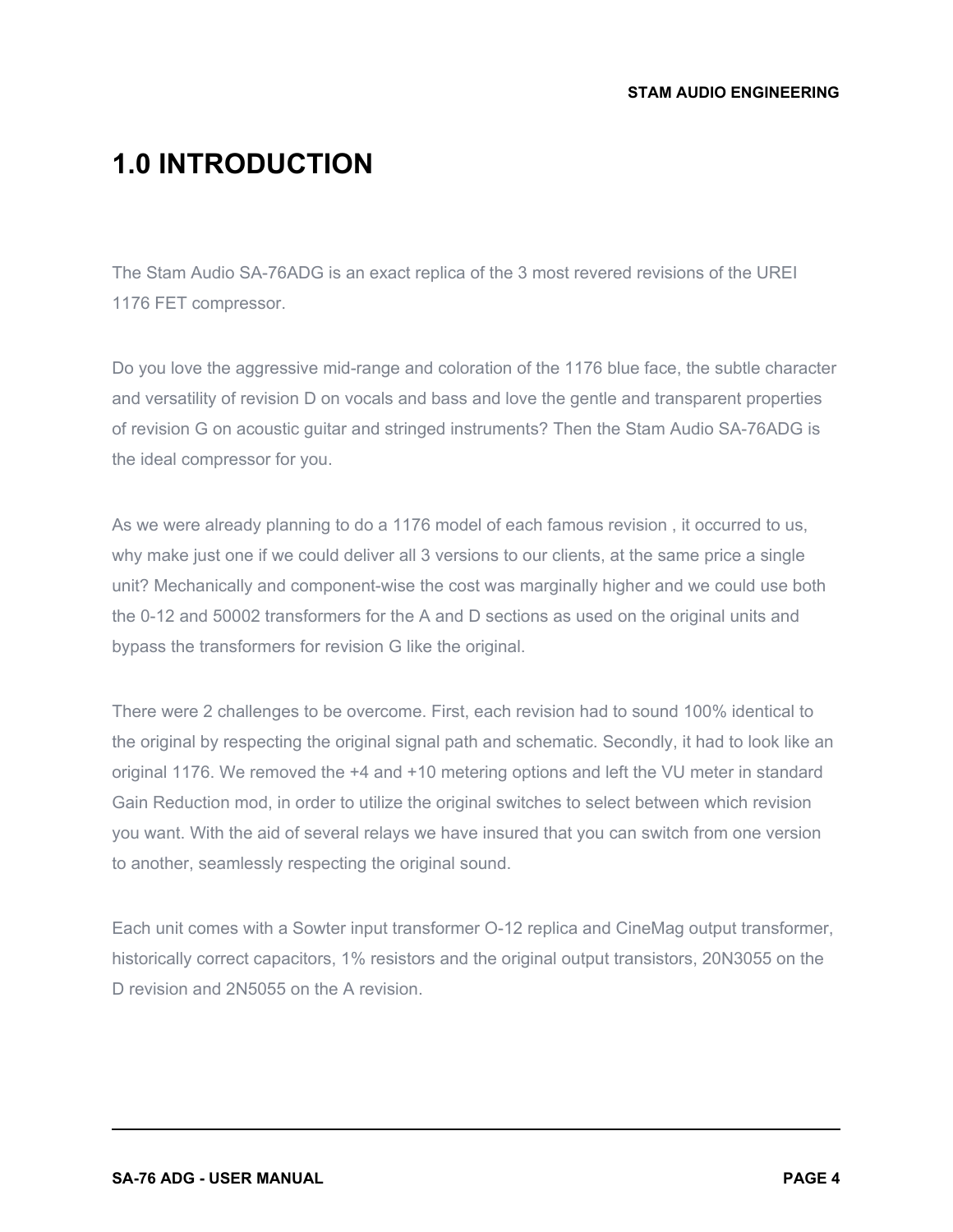#### **STAM AUDIO ENGINEERING**

## **1.1 COMPONENTS OVERVIEW**

- Sowter 1260 input transformer (O-12 replica)
- CineMag 5002 replica output transformer
- 2N3055 and 2N5055 output transistors
- 1% resistors
- Matched trio J201 FET

## **1.2 FEATURES**

- 3 Different 1176 revisions in one unit.
- 2:1 ratio as per famous 'Hot-Rodded' Anniversary edition
- All-Buttons in 'British mode' feature
- 20 µS to 800 µS Attack time
- 50 mS to 1.1 seconds Release time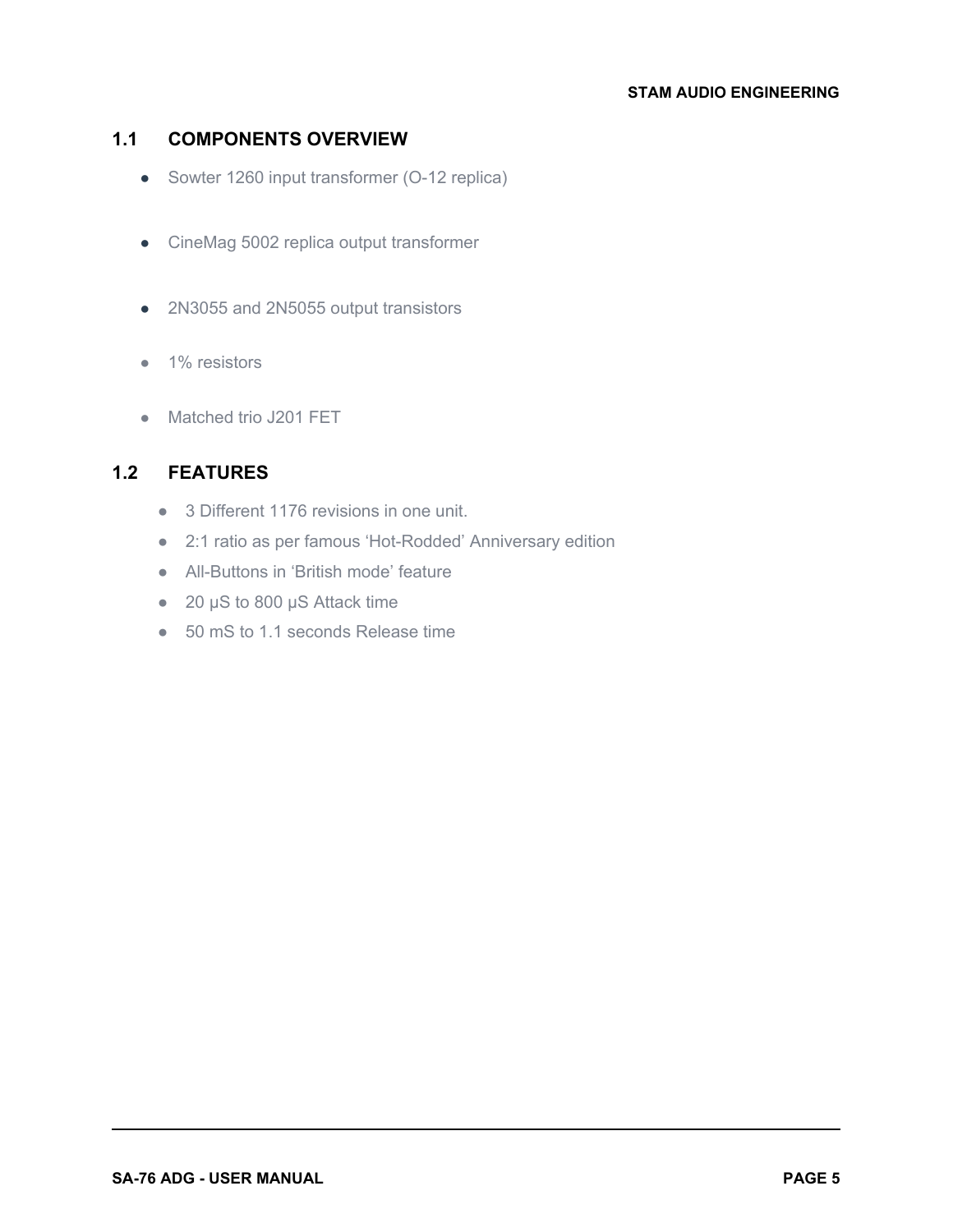# **2.0 CONTROLS**



#### **2.1 INPUT**

Rev A/D/G Preamplifier input attenuator. Has a lot of influence in the overall sound and compression behaviour of the unit. Basically it controls the threshold, but the threshold is also dependent on the ratio selected — the higher the ratio, the higher the threshold. As the input level is turned up, a corresponding decrease in output level may be required

#### **2.2 OUTPUT**

Output stage level. No effect on compression character.

### **2.3 ATTACK**

Set the compression attack time from 20  $\mu$ S to 800  $\mu$ S. Fastest position is full CW.

#### **2.4 RELEASE**

Set the compression release time from 50 mS to 1.1 S. Fastest position is full CW.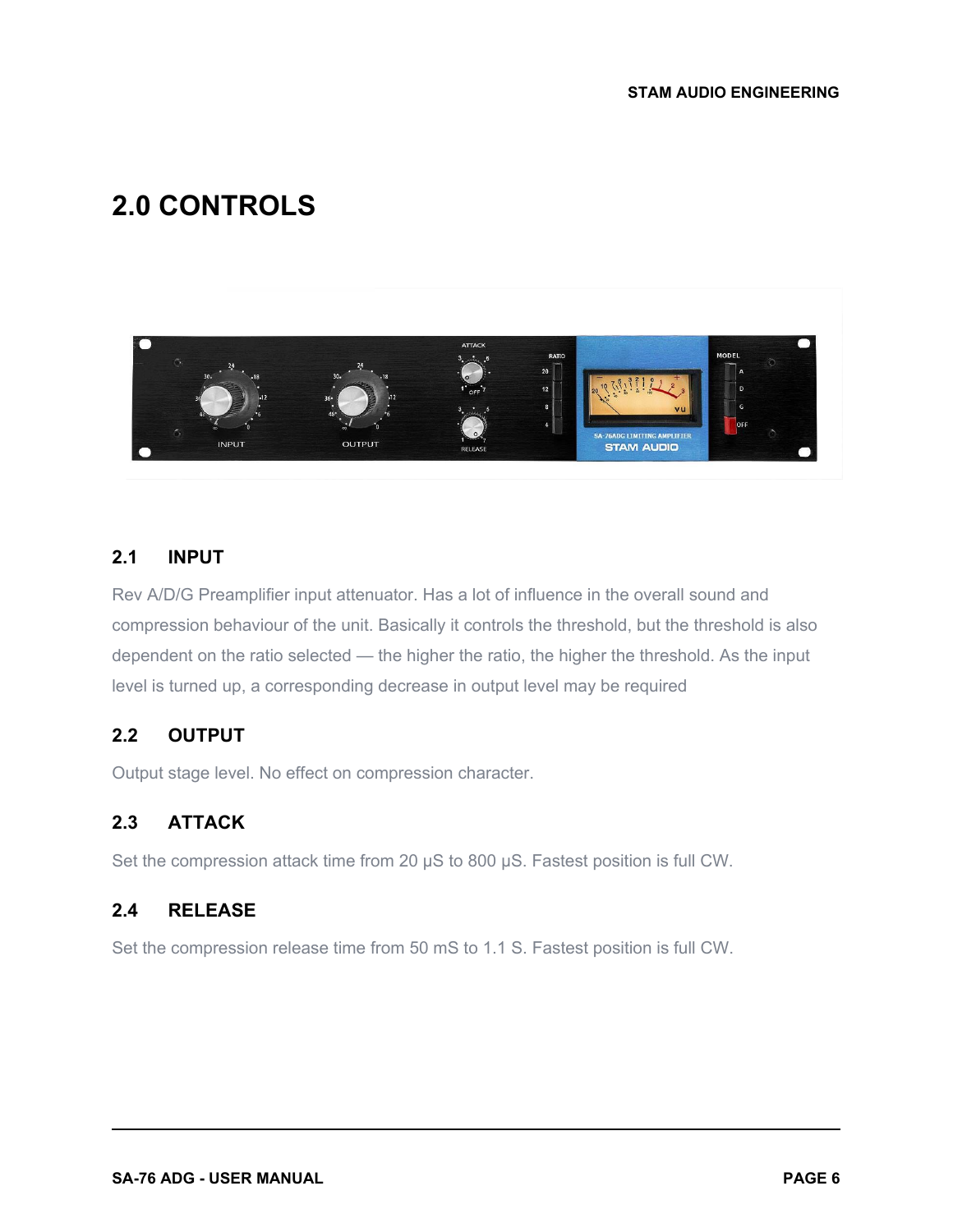## **2.5 RATIO**

Select your favourite ratios between compression (2:1 , 4:1 , 8:1) and limiting (12:1). Keep in mind that Threshold increases as Ratio increases.

All-Buttons-In operation (British Mode) is avaliable by pressing all the 4 ratio buttons at the same time. With increased distortion, plateaued slope and a lag time in response to initial transients this setting delivers an explosive sound on drum room mics, making an incredible grungy bass or electric guitar sound, or squeezing a vocal so it sat right in your face.

### **2.6 MODE**

Select your favourite revision between grungy Bluestripe Rev A, versatile Blackface Rev D or modern Silverface rev G.

## **3.0 CONNECTIONS**

#### **3.1 LINE IN**

XLR / TRS standard Line Level input connection

### **3.2 LINE OUT**

XLR / TRS standard Line Level output connection.

# **4.0 SPECIFICATIONS**

Power Requirements 115/230 VAC

Frequency Response 10Hz to +/- 1dB at 20kHz

Input Impedance  $\approx$  600 Ω

Output Impedance ≈ 600 Ω

Gain 46 dB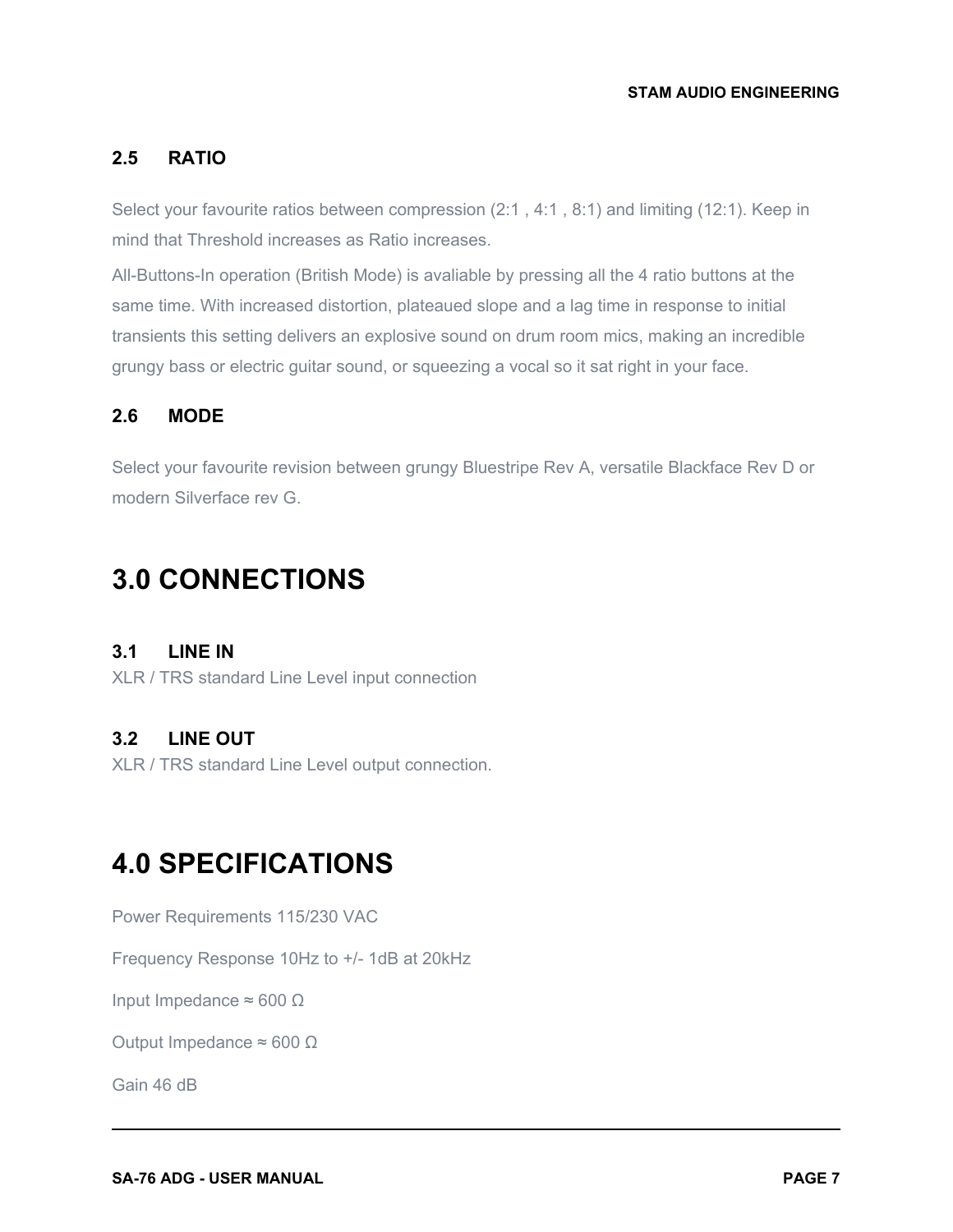# **5.0 CALIBRATION**



#### **Level matching and T.H.D. adjust:**

- 1. Set the oscillator to output a 1KHz sine wave at 4 dBu (1,23 Vrms).
- 2. Set to rev A
- 3. Connect the oscillator to the ADG input and connect the output of the ADG to a device with an accurate VU meter.
- 4. Release all Ratio buttons (switch off compression).
- 5. Set the Output pot to the 12 o'clock position.
- 6. Turn R85 all the way CCW (Rev A preamp fine adjust)
- 7. Adjust the ADG input pot until you get a reading of 4dBu on your metering system.
- 8. Switch to Rev D
- 9. Using a spectrum analyzer Adjust R124 for minimum 2nd harmonic magnitude.
- 10. Adjust R93 (Rev D preamp fine adjust) to match Rev A level.
- 11. Switch to Rev G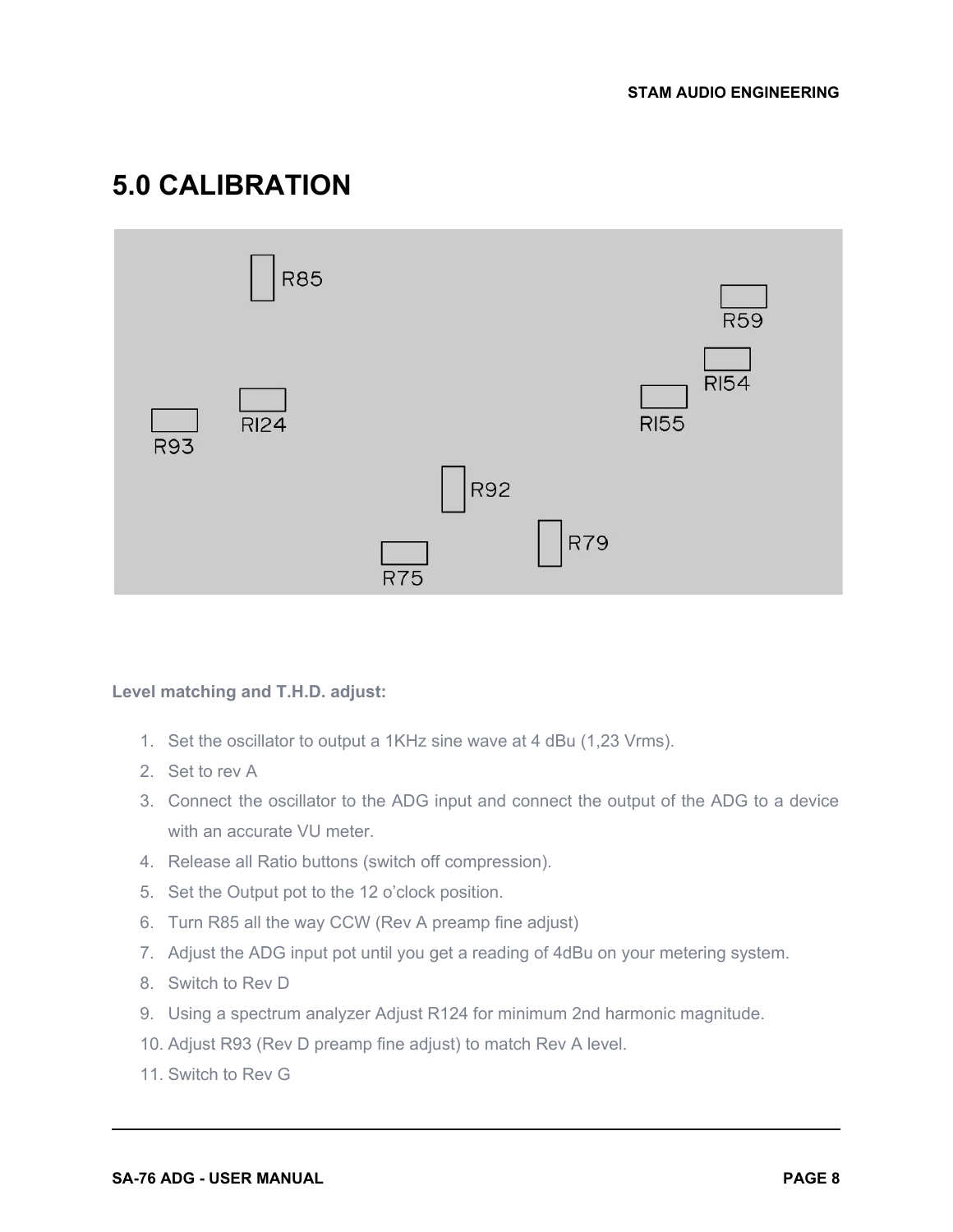- 12. Adjust R79 (Rev G Output level fine adjust) to match Rev A and D levels
- 13. Adjust R75 for minimum 2nd harmonic magnitude.
- 14. Double check your levels are matched by switching between A, D ,G revisions. Repeat the procedure if necessary

#### **Q-bias**

With the same settings used for level calibration do the following:

- 1. Switch to Rev A
- 2. Set Attack and Release pot all the way CW
- 3. Adjust R59 CW until you see a drop in your output level level. Then turn R59 the opposite direction while watching your level meter. It may take several turns to see a change. The goal here is find the point where the output level stops increasing thereby moving the FET out of its conductive range. Once you have verified there is no more level increase turn R59 in the opposite direction until the output level drops 1dB. You have just biased the FET to the start of its conductive range.

#### **VU Meter calibration**

After the Q Bias calibration you can move to VU meter adjustment and GR tracking procedure. Changing the order of the calibration procedure steps may lead to wrong results.

- 1. adjust R155 until the meter reads zero. CW moves the meter up on the scale
- 2. Getting the VU meter to accurately track GR involves many small adjustments between the meter zero adjustment (R155) and the tracking adjustment (R154).
- 3. Apply a +4dBu 1kHz signal to the input.
- 4. Bypass compression and set Attack and Release pots full CW.
- 5. Set the Input pot to 12 o'clock. Set Output pot for unity gain on your metering system (+4dBu)
- 6. Engage compression by pressing the 20:1 ratio. Watch for a level reduction on your metering system. You want to match the gain reduction on the GR Meter to what is seen on your metering system by adjusting the tracking adjust trimmer, R154.